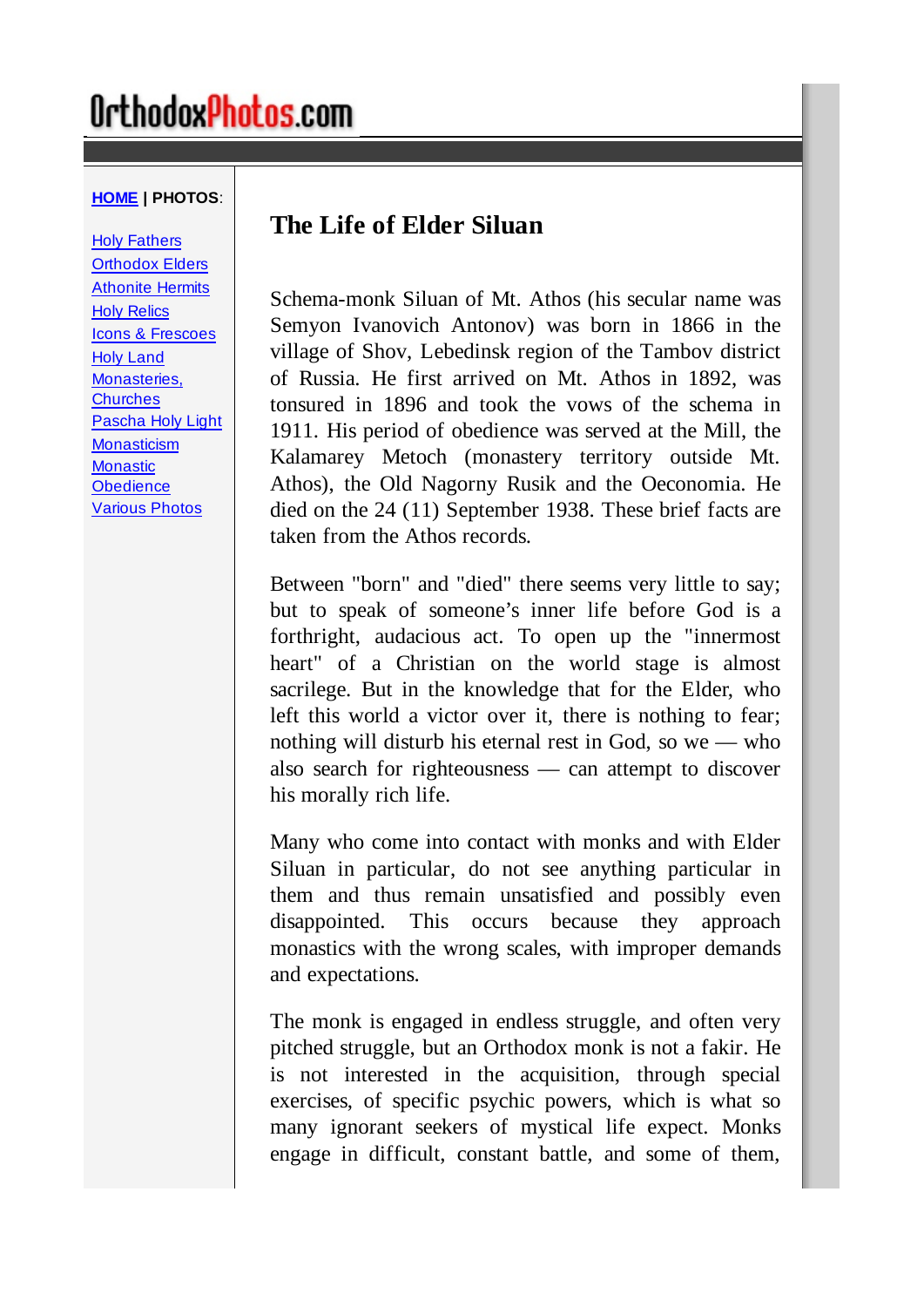# **SEARCH**: Go

#### **THE ORTHODOX FAITH**:

- What's Orthodoxy?
- Who started it? Is it 2000 year old, before
- **catholicism** and protestantism?



- **BYZANTINE HYMNS**:
- Athos
- Atrius<br>Monks [play]
- Meteora [play]
- Th. Vassilikos [play]

like Elder Siluan, engage in a titanic struggle, invisible to the outside world, to destroy within themselves the proud beast and to become men, real men in the image of the perfect Man — Jesus Christ — humble and meek.

This is a strange life, incomprehensible to the secular world; everything in it is paradox, everything is in a form opposite to the order of the secular world, and it is impossible to explain it in words. The only way to understand it is to perform the will of God, that is, to follow the commandments of Christ; the path, indicated by Him.

# **Childhood and Early Life**

From the long life of the Elder we would like to highlight certain facts which are indicative of his spiritual life and his "history." The first comes from his early childhood, when he was no more than four years old. His father, like many Russian peasants, would take in pilgrims and travelers. Once, on some holy day, he invited to his home a man carrying books, hoping to hear from this "learned type" something new and interesting, for he was unhappy in his "darkness" and eagerly sought enlightenment and knowledge. At home, the guest was treated to tea and food. Little Semyon with childish curiosity studied the guest and listened closely to his words. The bookworm tried to convince Semyon's father that Christ is not God and that there is no God. Little Semyon was particularly affected by the words: "Where is He, where is God?" and he thought to himself, "When I grow up, I will travel the world to find God." When the guest had left, Semyon said to his father: "You teach me to pray, but he said there is no God." His father answered, "I thought he was an intelligent person, but he turned out to be a fool. Don't listen to him." But his father's answer did not calm Semyon's apprehension.

Many years passed. Semyon grew up, became a healthy young man and went to work on the neighboring estate of Prince Troubetskoy. He worked as a carpenter with a gang of other workmen. The gang had a cook, an old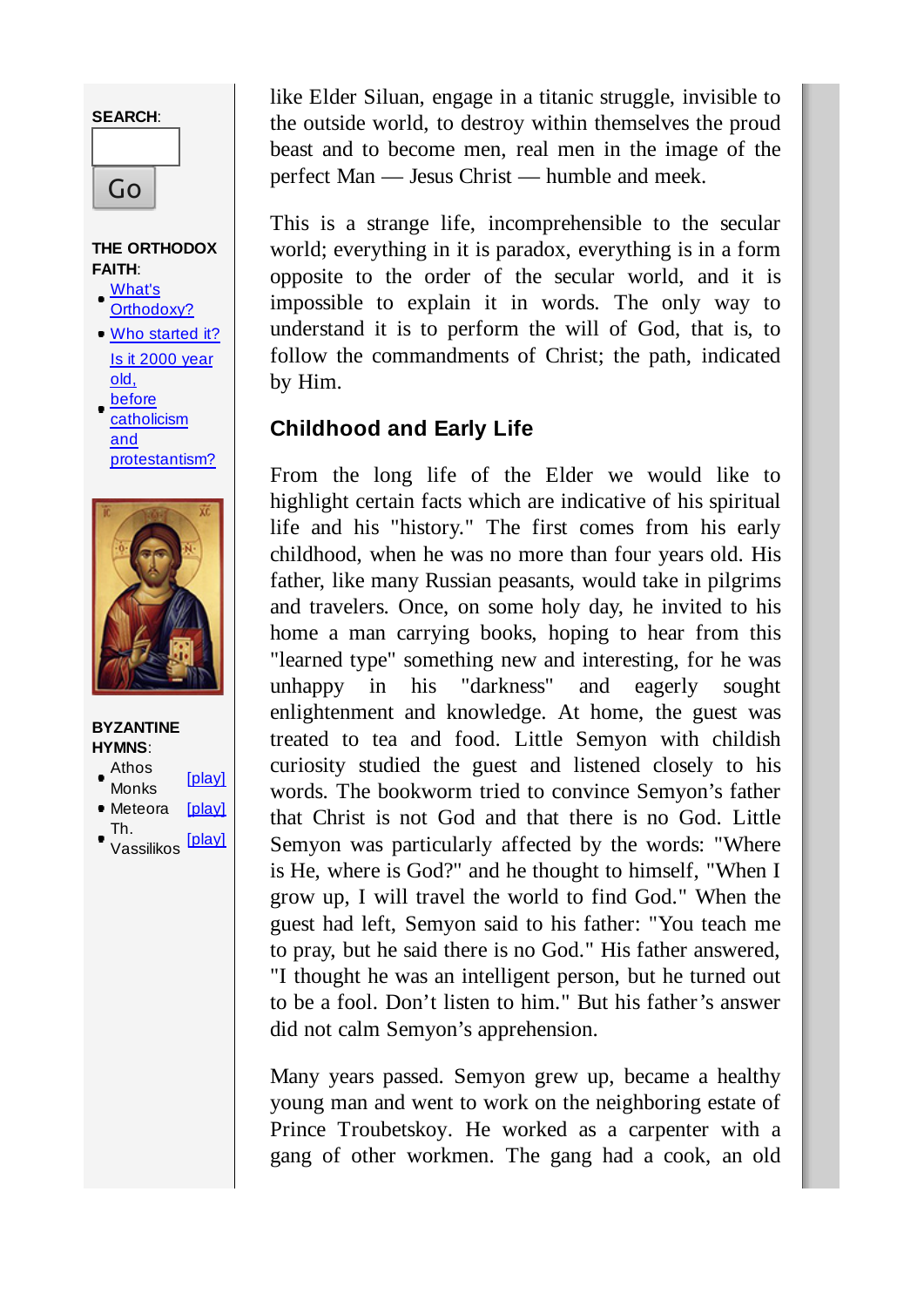peasant woman. Once, on a pilgrimage, she visited the grave of the hermit Ioann Sezenovsky (1791-1839) a famed monk. Upon her return, she told of her pilgrimage and of the miracles that happen at the grave. Some of the workers also mentioned the miracles and all agreed that Ioann was a holy man.

Listening to this conversation, Semyon thought, "If he is a holy man, then God must be among all of us, and there is no need to wander the earth searching for Him." With this thought, his young heart was lifted with love for God.

Somehow, from the age of four to the age of nineteen, the thought that had entered Semyon's soul during the bookworm's conversation with his father, a thought that had stayed with him, unresolved, was finally answered in this strange, apparently naive manner.

After Semyon felt that he had acquired faith, his mind was concentrated on the memory of God, and he prayed often with tears. At the same time, he felt an internal change and a desire to become a monk, and, as he later recounted, he began to look on the beautiful daughters of Prince Troubetskoy with love, but not desire, as sisters, though earlier he had been partial to them. At that time he also asked his father to release him to go to the Kiev Pecherskaya Lavra (Monastery), but his father told him categorically, "First you must finish your military service, and then you will be free to go."

Semyon spent three months in this state, but then it dissipated and he once again resumed his friendship with his peers, took up drinking vodka, chasing after girls, playing the accordion, and in general living like all the other peasant boys his age.

Young, handsome, strong, and by that time wealthy, Semyon enjoyed life. The villagers liked him for his happy and peaceful character, and the girls looked at him as a good marriage possibility. He also fell in love with one of them, and before the question of marriage was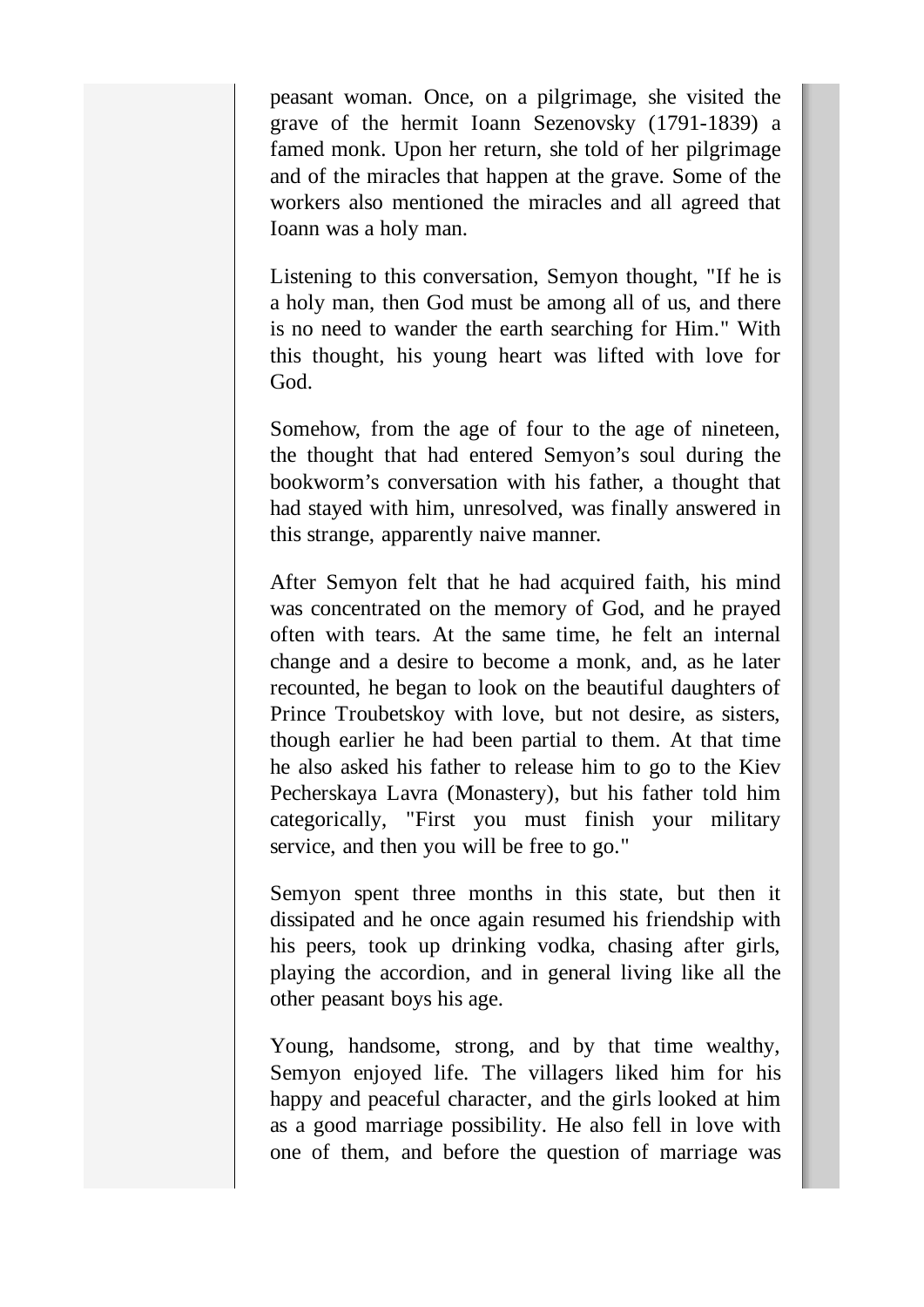resolved, one late night, "something happened."

Strangely, the next morning, while working with his father, the latter asked Semyon, "Son, where were you last night, my heart was aching." These meek words fell deep into Semyon's soul, and later, remembering his father, he said: "I didn't follow in his footsteps. He was completely illiterate, he even said 'Our Father' with mistakes, having learned it by ear in church. But he was a humble and wise man."

Semyon's was a large family: father, mother, five sons-brothers and two daughters. They lived together and were content. The older brothers worked with their father. Once, during the harvest, Semyon prepared dinner in the field. It was Friday, but Semyon had forgotten, and so he prepared pork, and everyone ate it. Half a year passed from that day, and one winter holiday, Semyon's father turned to him with a kind smile: "Son, remember when you fed me with pork in the field? It was a Friday, and you know, I ate it then as if it were carrion."

— "Why didn't you tell me then?"

— "I didn't want to embarrass you."

In telling about these events from his life in his father's house, the Elder would add, "This is the type of Elder one should be: he never became angry, always had an even and meek disposition. Think about it: he waited a half-year for a good moment to tell me without shaming me."

Elder Siluan had great physical strength. Once when he was still young, prior to military service, after Easter he stayed at home when his brothers went out to see friends. Even though he had just had a large meal with meat, his mother made him an entire pot-full of scrambled eggs, at least fifty, and he ate it all.

In those days he worked with his brothers on the estate of Prince Troubetskoy, and on holidays he would sometimes visit the local inn. There were instances when he could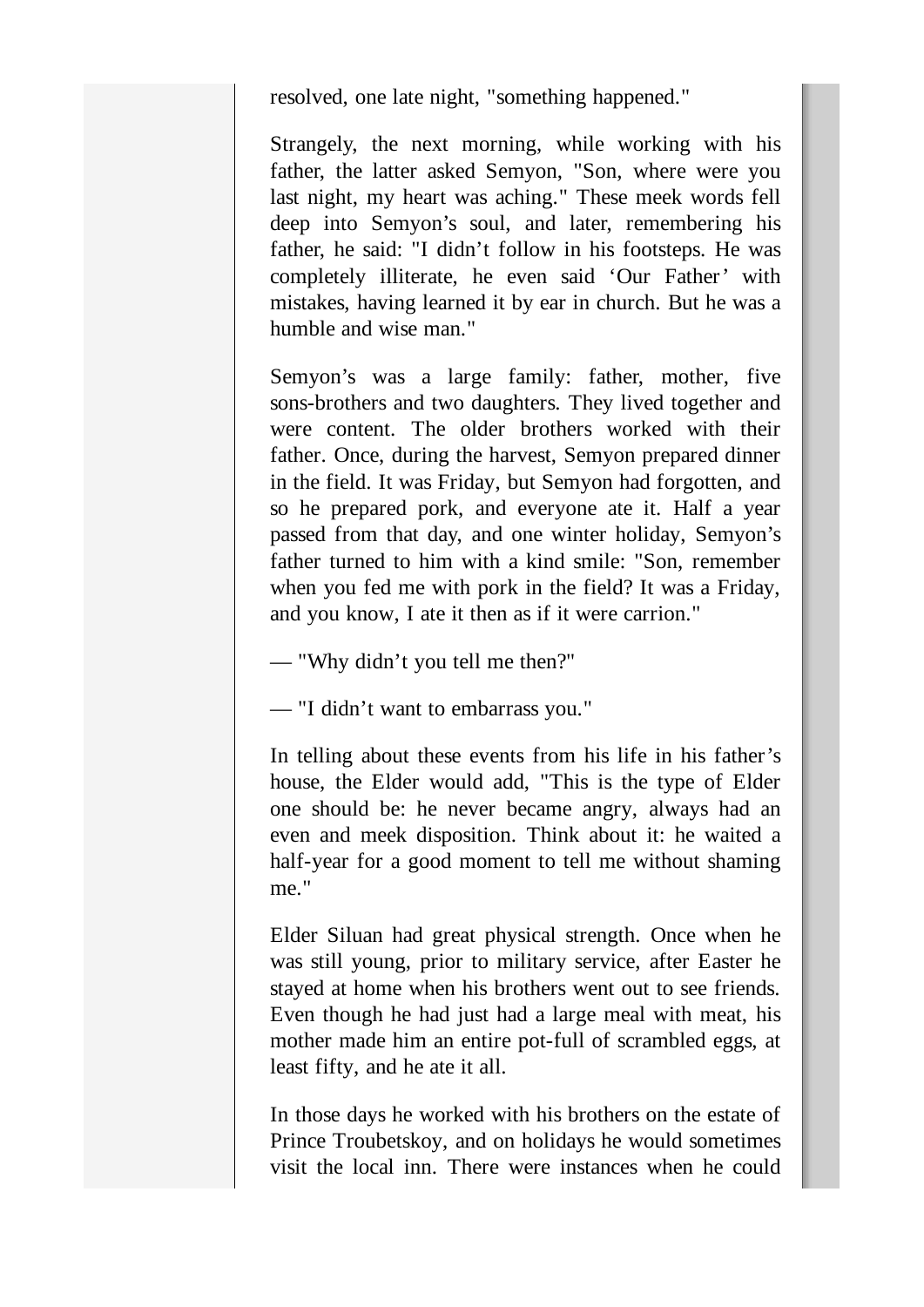drink and entire "quarter" (2.5 liters) of vodka, but still not be drunk.

Once, during a severe frost that followed a thaw, he was staying at an inn. One of the guests who had spent the night there was preparing to return home. He went out to prepare his horse, but soon returned, saying, "Trouble! I must get home, but I can't: ice has gathered on my horse's hooves and she won't let me break it off because it is too painful." Semyon said, "Come, I will help you." In the stable he took the horse's head under his arm and said to the peasant, "Break the ice off." The horse stood motionless during the entire process, and the peasant was able to ride off.

Semyon could take an entire cast-iron pot of boiling soup from the stove to the table where the gang of workers would be sitting. He could break a thick board in pieces with his fist. He could lift heavy objects and was able to withstand extreme temperatures and great physical labor with little food.

But this strength, which later helped him in his extraordinary struggles, was also the reason for his greatest sin, for which he had to do an extraordinary penance.

Once, during the yearly village religious holiday, Semyon was out walking and singing with friends as all the villagers gathered outside their huts. Two brothers — the village bootmakers — walked toward Semyon and his group. One of these brothers was also very strong, and a troublemaker. This day he happened also to be drunk. He came up to Semyon and tried to take away his accordion, but Semyon managed to pass it to his friend. Semyon began to ask the bootmaker to go in peace, but the latter, wishing apparently to show his strength in front of the entire village, jumped on Semyon. This is how the Elder described the situation:

> First I thought it better to retreat, but suddenly I became ashamed by the fact that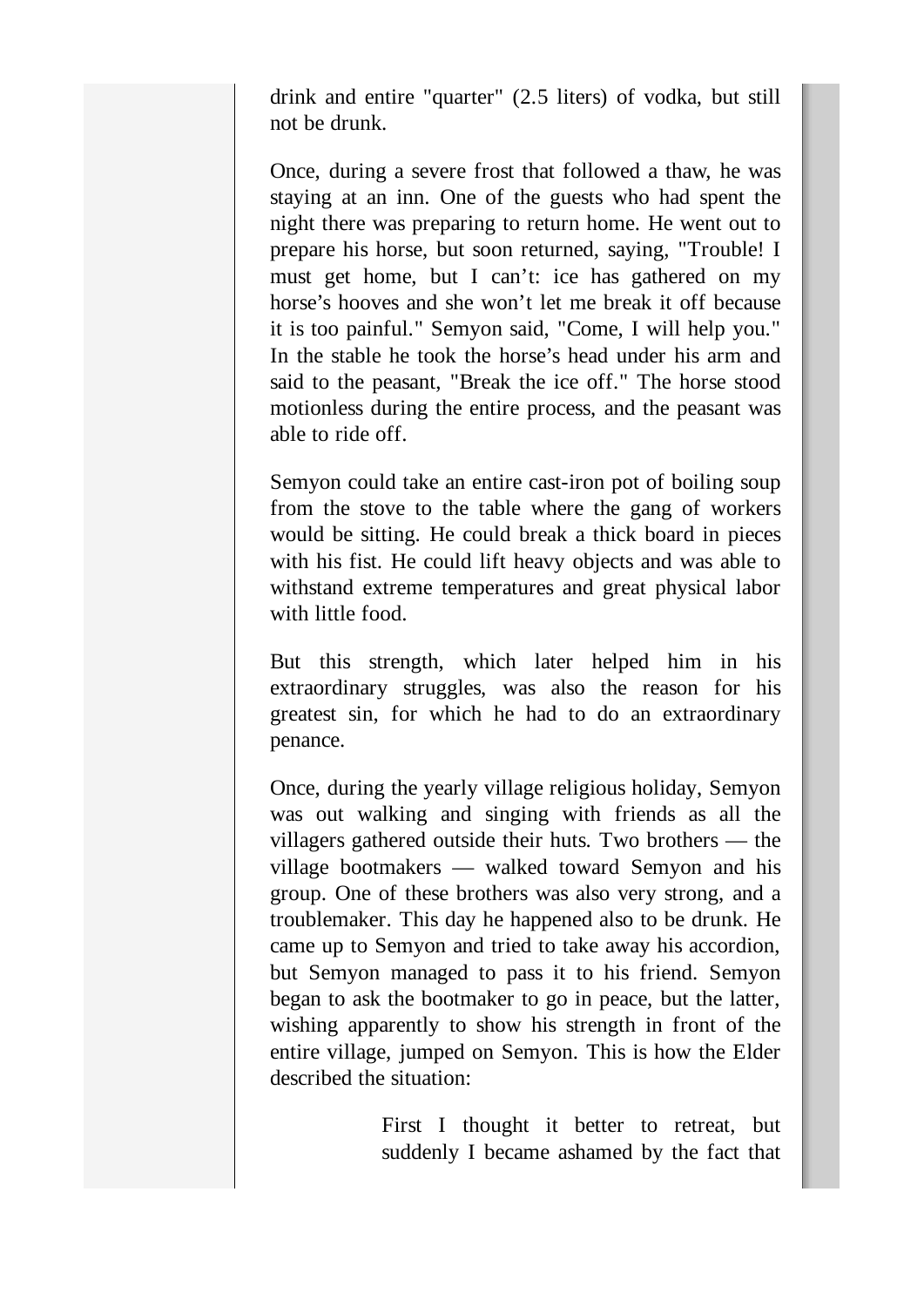the village girls would laugh at me, so I punched him in the chest. He flew backward and hit the ground in the middle of the road: blood and froth came from his mouth. Everyone grew frightened and so did I: I thought I killed him. I stood there even as the younger brother of the bootmaker took a big rock and threw it at me. I managed to turn in time, but the rock hit me in the back and I said to him, ' Do you want the same treatment?' I moved on him, but he ran away. The bootmaker lay long on the roadway, but people came to help him, washed him with cold water. It was a half-hour before he could get up, and with great difficulty they brought him home. For two months he was ill, but he lived. I had to be careful from then on because his brothers and friends would lie in wait for me in the evenings with knives and sticks, but God preserved me.

So it was that in the noise of young life the first sound of God's call to monasticism was drowned out in Semyon's soul. But God, who had chosen him, soon repeated the call with a type of vision.

Once, after spending some time indulging in earthly pleasures, Semyon fell asleep and in a dream saw that a snake had slid through his mouth inside him. He felt disgusted and awoke. At the same time he heard these words, "You swallowed a snake in your sleep and you are disgusted. That is how unpleasant it is for me to see your actions."

There was no one in the room. He heard only a voice that spoke those words, a voice that was extraordinary in its kindness and beauty. But the impression that voice made, in spite of its quietness and sweetness, was revelatory. The Elder was deeply and undoubtedly convinced that this was the voice of the Mother of God. To the end of his days he thanked the Mother of God for not forsaking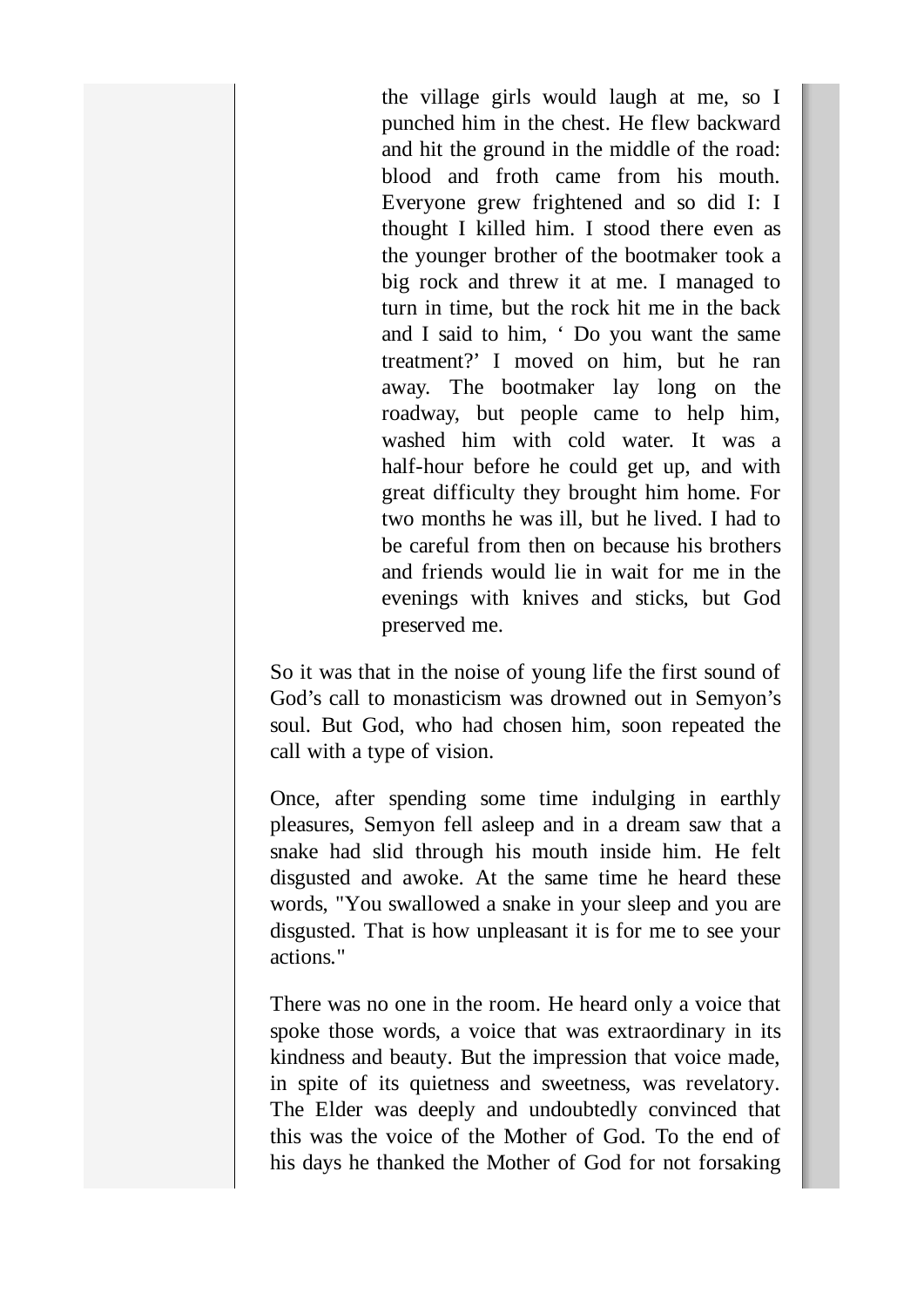him, for visiting him and helping him rise up from his fall. He said, "Now I see how the Lord and the Mother of God feel sorry for people. Think of it  $-$  the Mother of God came down from Heaven to show me, a lad, of the error of my ways."

He attributed the fact that he was unable to see the Virgin Mary to the unclean state he was in at the time.

This second call, which came not long before his military service, had a decisive influence on his choice of life. The first result of this call was a complete reversal in his lifestyle, which had taken on an unwholesome form. Semyon felt a deep shame for his past and began to ask genuinely for forgiveness from God. The decision to enter a monastery after military service returned with new strength. He acquired a strong sense of sin, and because of this he began to view everything in life differently from before. This different attitude became apparent not only in his own life and actions, but also in his conversations with others.

### **Military Service.**

Semyon's military service took place in St. Petersburg, in the Life-Guards Sapper Battalion. Leaving for service with a living faith and deep feeling of penitence, he never ceased to remember God.

In the army he was liked as a well-disciplined, calm and orderly soldier. To his comrades he was a loyal and trusted friend. This was in fact, typical of the Russian army as a whole, where soldiers lived together as brothers.

Once, during a holiday, he went with three soldiers from his battalion to a large tavern in the capital, where there was much gaiety and music. A dinner with vodka was ordered and the group began to talk loudly. Semyon remained mostly silent, and one of his friends asked,

"Semyon, you are so quiet, what are you thinking about?"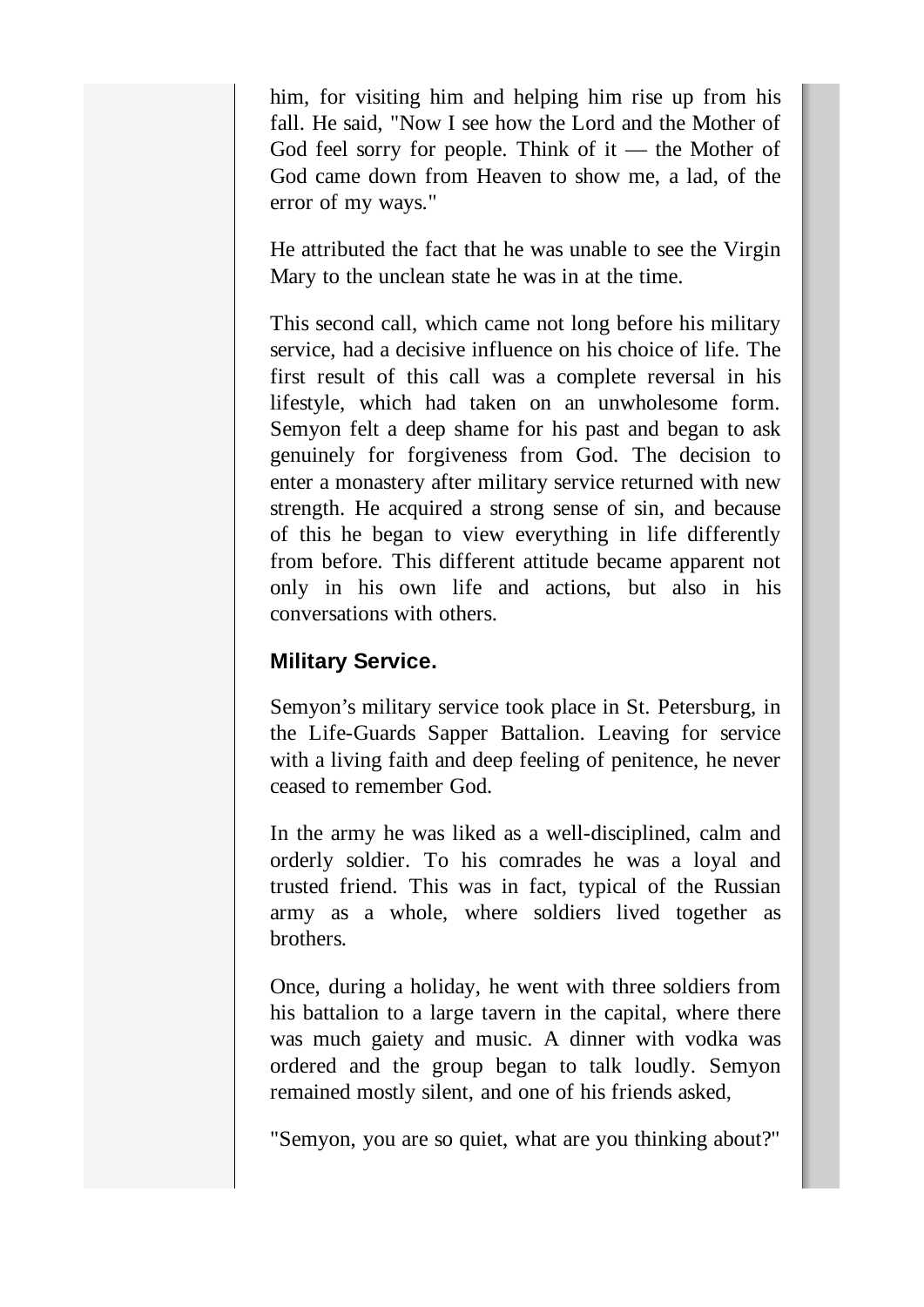"I am thinking: here we are in this tavern, eating, drinking vodka, listening to music and having a good time, and meanwhile on Mt. Athos monks are keeping the vigil and will pray all night. So, who of us will give a better answer on Judgment Day — we or they?"

Then another said," What a strange character you are, Semyon! We are listening to music and having a good time, and your mind is on Mt. Athos and Judgment Day!"

The words of this Guards soldier, that Semyon's "mind is on Mt. Athos and the Judgment Day," are applicable not merely to the moment when they were all sitting in the tavern, but to the entire period of his military service. His thoughts of Athos were also apparent in the fact that he sent money there on several occasions. One day he was walking from the Ust-Izhora camp, where the battalion was quartered in the summer, to the Kolpino post office to send a donation to Mt. Athos. Upon his return, not far from Kolpino, a rabid dog ran toward him. As it approached and prepared to bite him, he could only exclaim in fear, "Lord, have mercy!" As soon as the words left his mouth, some force pushed the dog aside as if it had encountered a wall; circling Semyon, it ran off toward a nearby village, where it bit a number of people and cattle.

This event left a deep impression on Semyon. He personally felt the proximity of God, who had saved him, and his faith became even stronger.

Having finished his military service, before departing for home, Semyon and the company clerk went to visit Father Ioann of Kronstadt to ask for his prayers and blessing. However, Father Ioann was absent from Kronstadt, so they decided to leave him letters instead. The clerk began to write a long letter in his best handwriting, but Semyon wrote only a few words: "Father, I wish to become a monk. Pray that the world does not detain me."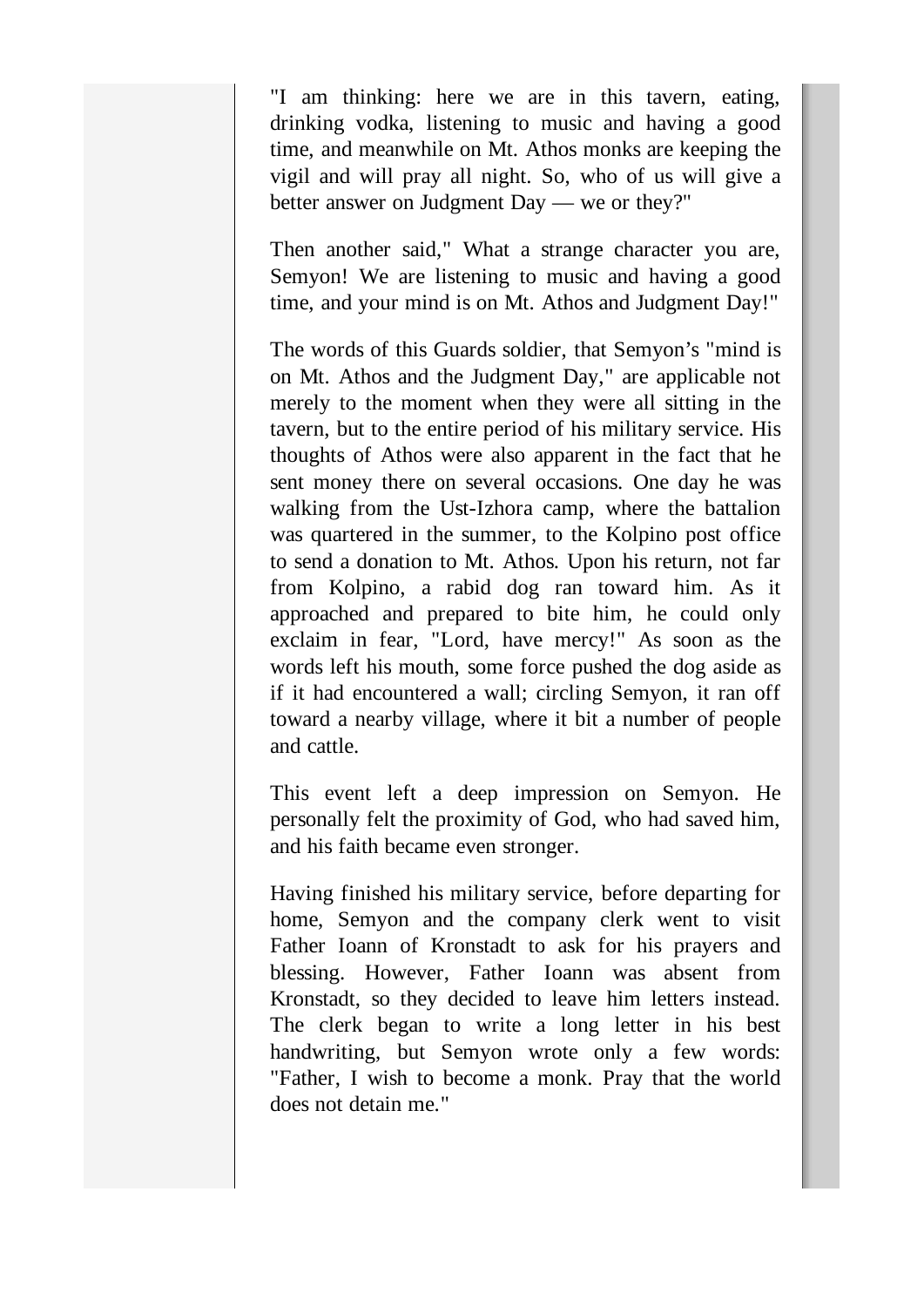

They returned to their barracks in St. Petersburg and, in the words of the Elder, the very next day he felt that all round him "the flames of hell were burning."

Leaving St. Petersburg, Semyon returned home, but he spent only one week there. Clothes and presents were collected for him to take to the monastery. He said good-bye to everyone and departed for Mt. Athos. But from the day that Father Ioann of Kronstadt prayed for him, "the flames of hell" burnt round him no matter where he was: on the train, in Odessa, on the ship and even in the monastery on Mt. Athos, in church, everywhere.

## **Arrival on the Holy Mountain. Deeds as a monk.**

Semyon arrived on the Holy Mountain in the autumn of 1892, entering the Russian monastery of the holy martyr St. Panteleimon. Thus began his new life as a monk.

According to the customs of Mt. Athos, the novice "brother Simeon" was to spend a few days in complete calm, so as to ruminate on the sins of his life, and, having written them down, confess them to his priest. The hellish suffering he had endured brought forth in him a complete and sincere repentance. During the sacrament of Confession, he sought to free his soul from all that weighed on it, and for this reason he willingly and fearfully, without a trace of self-righteousness, confessed all the sins of his life.

His confessor then said to him, "You have confessed your sins before God, and know that they are forgiven... Now you must prepare to lead a new life... Go in peace and be joyous that the Lord has led you to this harbor of salvation."

Brother Simeon was prepared for spiritual feats by the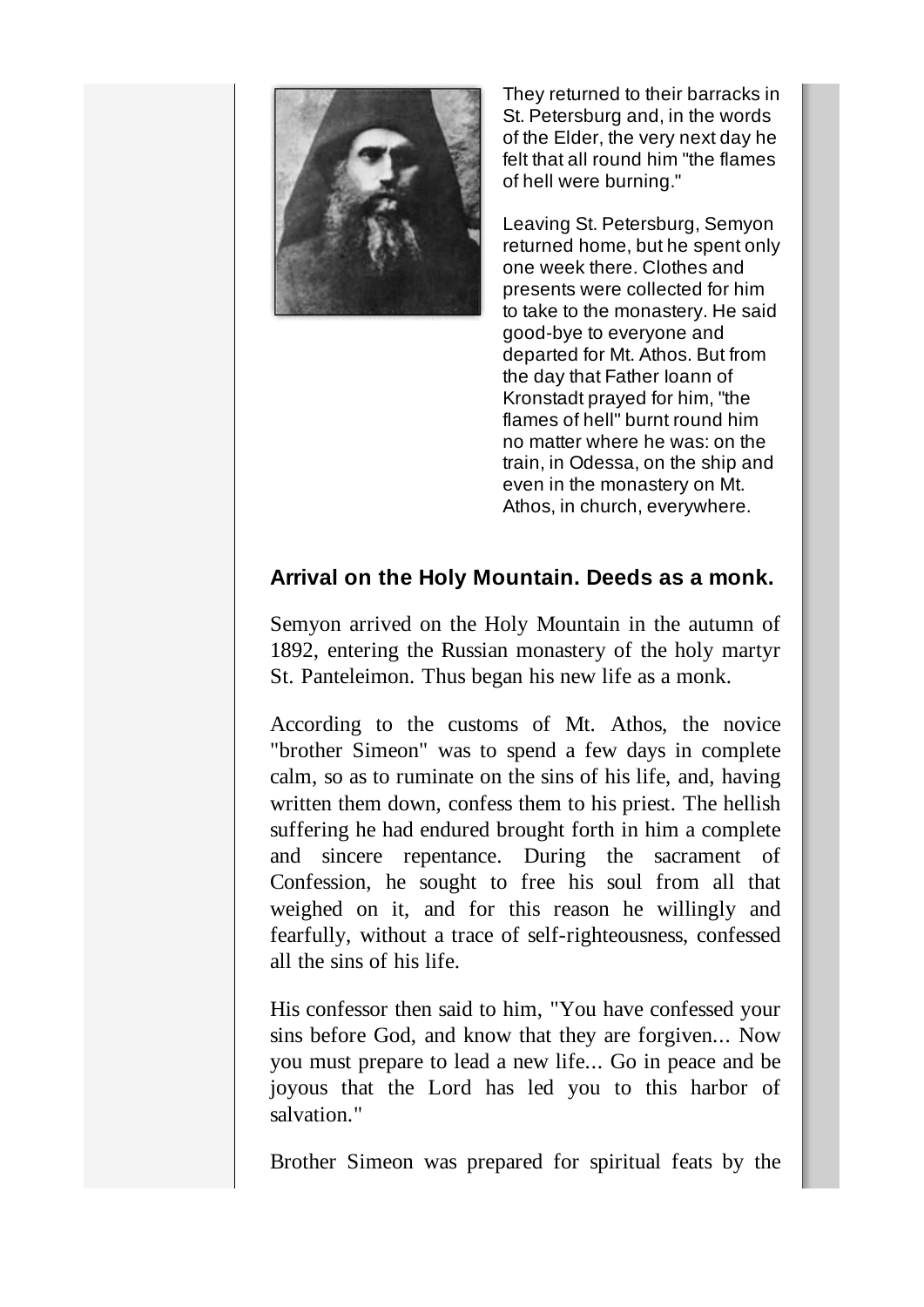centuries-old tradition of monastic life on Mt. Athos, filled with the ever-present memory of God: prayer in the cells alone, lengthy common services in the church, fasts and vigils, frequent confession and communion, reading, work, and works of penance. Soon he learned the Prayer of Jesus on the rosary. Only a brief while later, some three weeks, one evening during prayer before an icon of the Mother of God, the prayer entered his heart and continued to repeat there day and night, but it was some time before Simeon appreciated the greatness and rarity of this gift, received from the Mother of God.

Brother Simeon was patient, mild, and obedient; in the monastery he was held in high regard as a good worker of fine temperament, and this pleased him greatly. It was then that thoughts began to creep into his soul, such as, "You live a saintly life, you have repented, your sins have been forgiven, you pray incessantly, and you fulfil your obligations well."

These thoughts disturbed the mind of the novice and worried his heart, but due to his inexperience, Simeon did not know what to make of these feelings.

One night, his cell filled up with a strange light, which showed through even his body, so that he could see his organs inside. A thought came to him, "Take this — it is grace," but his soul was confused, and he was left in a state of great anxiety. After seeing the strange light, he was visited by demons, and out of naivete he spoke with them, "as with people." Their visits became more frequent; sometimes they would say, "You are now a saint," and sometimes, "You will not be saved." Brother Simeon once asked a demon, "Why do you say such contradictory things: on the one hand I am holy, and on the other I will not be saved?" The demon laughed in answer, "We never tell the truth."

Contrary demonic insinuations, lifting him to heights of pride and throwing him into the depths of eternal damnation, burdened the soul of the young novice, bringing him to the verge of despair and causing him to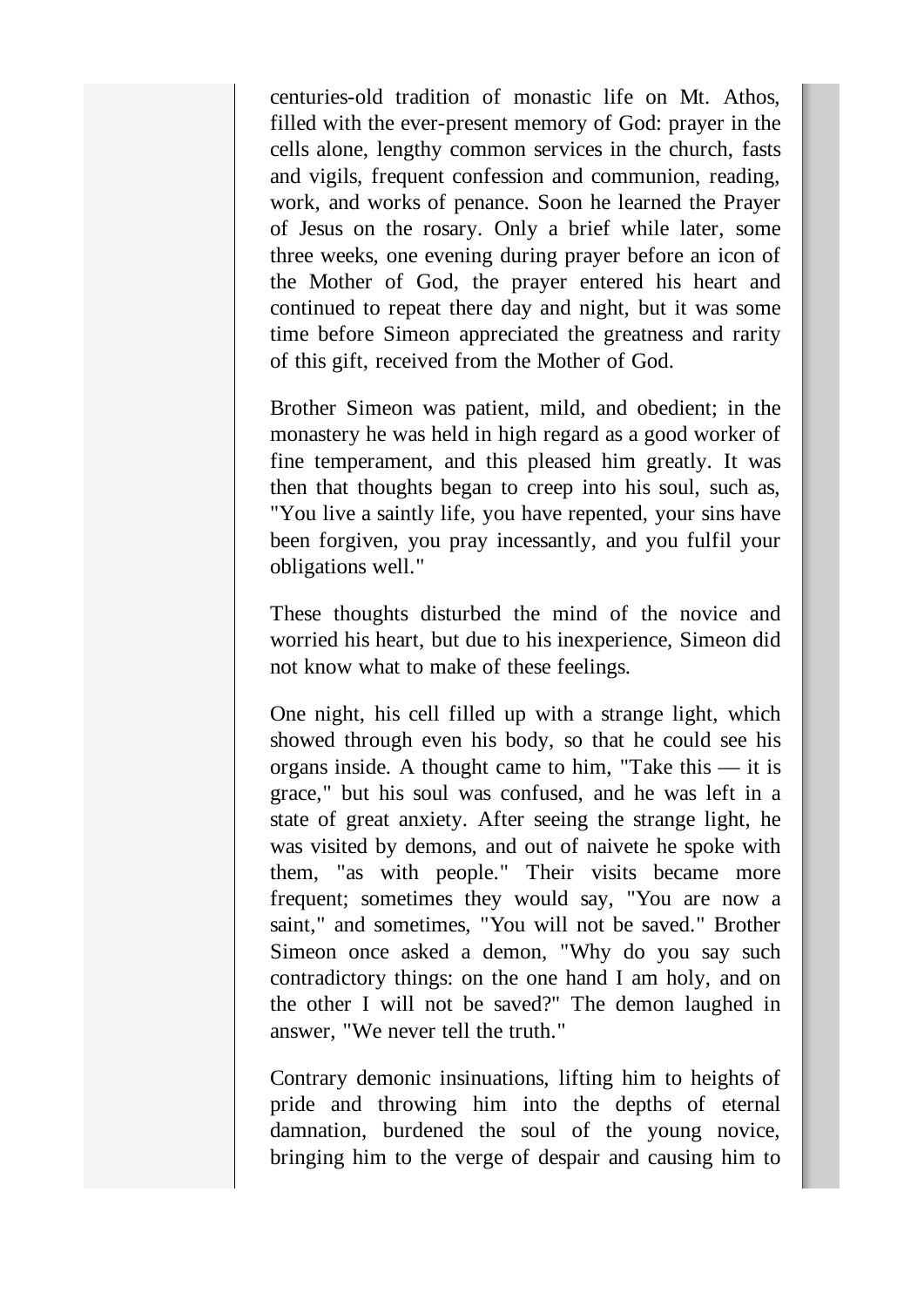pray with increasing fervor. He slept little and in brief spells. Physically strong, of heroic stature, he did not lie down in bed, but spent his nights in prayer either standing or sitting on a stool. When exhaustion overcame him, he would sleep for 15-20 minutes on his stool, and then rise again for further prayer.

Months passed, but the suffering of demonic visits only intensified. The young novice's spiritual strength began to falter, his courage was exhausted, the fear of death and despair gripped him, and a horrible feeling of hopelesness took hold of his entire being more and more often. Finally, he reached the brink of his despair, and, sitting in his cell one evening, concluded that, "It is impossible to reach God through prayer." With this thought he felt completely forlorn, and his soul darkened with hellish languor and anguish.

The same day, during vespers, on an icon of the Savior outside the church of the Holy Prophet Elijah by the windmill, he saw the Living Christ.

"The Lord mysteriously revealed himself to the young novice," and his entire body, his entire being, was filled with the fire of grace of the Holy Spirit, the same fire that the Lord brought to earth during His Coming (Luke 12:49). From this vision, Simeon fainted, and the Lord disappeared.

It is impossible to describe Simeon's condition in this hour. He had been sanctified by the glorious light of God, as though he had been removed from this world and spiritually transported to the heavens, where he heard unspoken words. At this moment, he was as though born anew from on high (John 1:13; 3:3). The meek gaze of the all-forgiving, all-loving, joyous Christ drew to Him his entire person, and having disappeared, continued to vitalize his soul with the sweetness of God's love through the vision of God outside the confines of worldly objects. Later, in his writings, Simeon often repeated that he came to understand the Lord through the Holy Spirit, that he saw God in the Holy Spirit. He also insisted that when the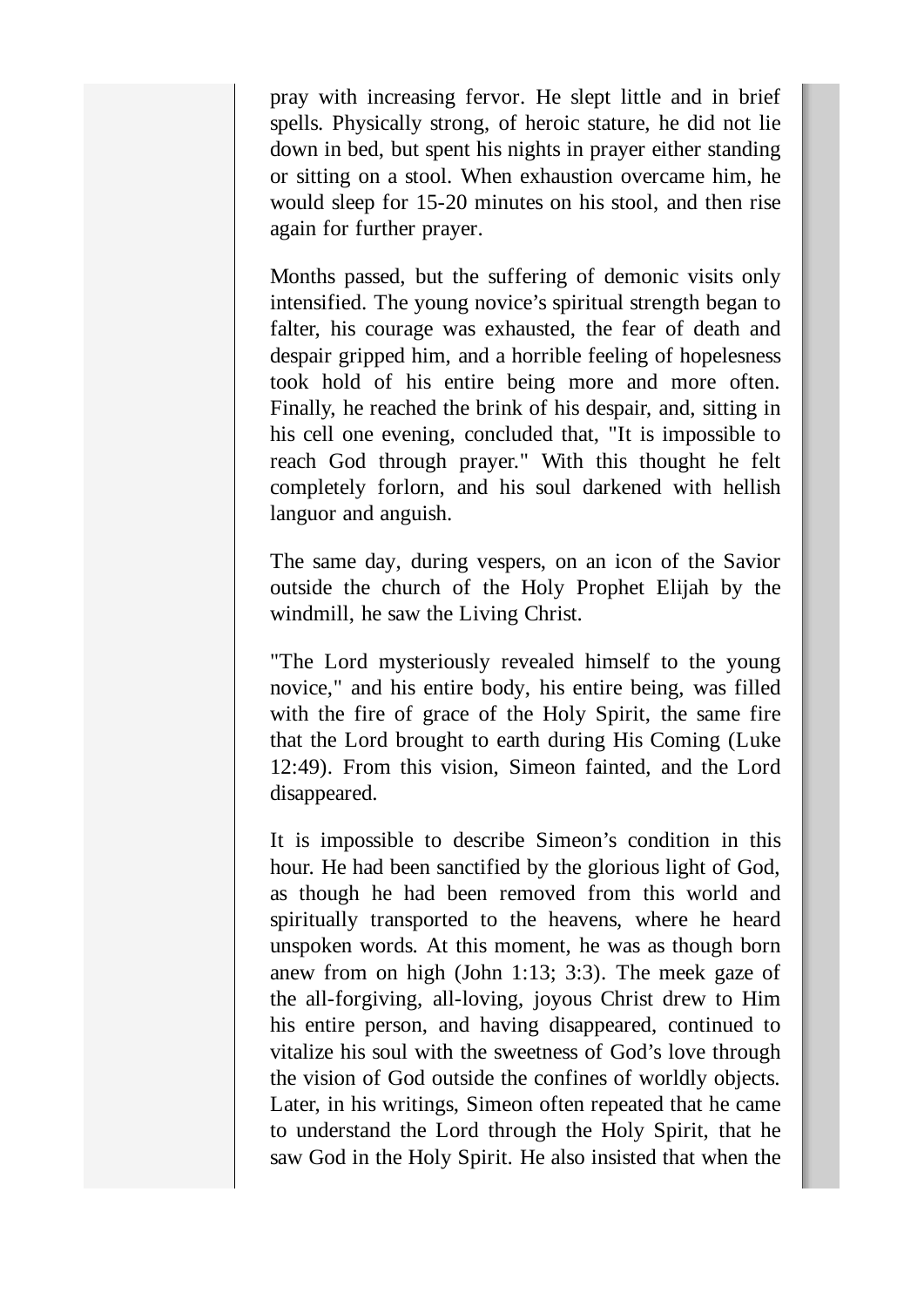Lord Himself visits a soul, the soul cannot but recognize him as its Creator and God.

Comprehending its resurrection and having seen the light of true and eternal being, Simeon's soul experienced the joy of the Pascha for some time following this vision. Everything was great: the world was wonderful, people were nice, nature indescribably beautiful; and his body seemed different too: it was lighter and he appeared to have greater strength. But slowly the feeling of grace began to weaken. Why? What could be done to avoid its loss?

The search for an answer to this puzzle was sought in the advice if Simeon's spiritual guide and the writings of the ascetic Holy Fathers. "During prayer keep your mind free of all imagination and thought and concentrate it in the words of the prayer," admonished the Elder Father Anatoly of Holy Rusik. Simeon talked much with Elder Anatoly, who concluded his useful and didactic teaching with the words, "If you are already such, where will you be in old age?" Without wishing it, Anatoly's astonishment gave the young novice a strong push toward vanity, which Simeon did not yet know how to vanquish.

The young and inexperienced Simeon now embarked on the most difficult and complicated struggle against vanity. Pride and vanity bring with them all manner of sorrows and falls: grace disappears, the heart grows colder, prayer becomes weaker, the mind is distracted and various passions take root.

Now a monk, Siluan gradually becomes more adept at ascetic works, most of which appear impossible to the common man. His sleep remains fitful: 15-20 minutes several times a day. As before, he does not lie down, but sleeps sitting on his stool; in the daytime he labors as a worker; he follows the precepts of internal obedience and learns to submit his own will in order to more fully commit himself to doing the will of God; he abstains from food, talk, and extraneous movement; spends lengthy periods praying the Prayer of Jesus. And despite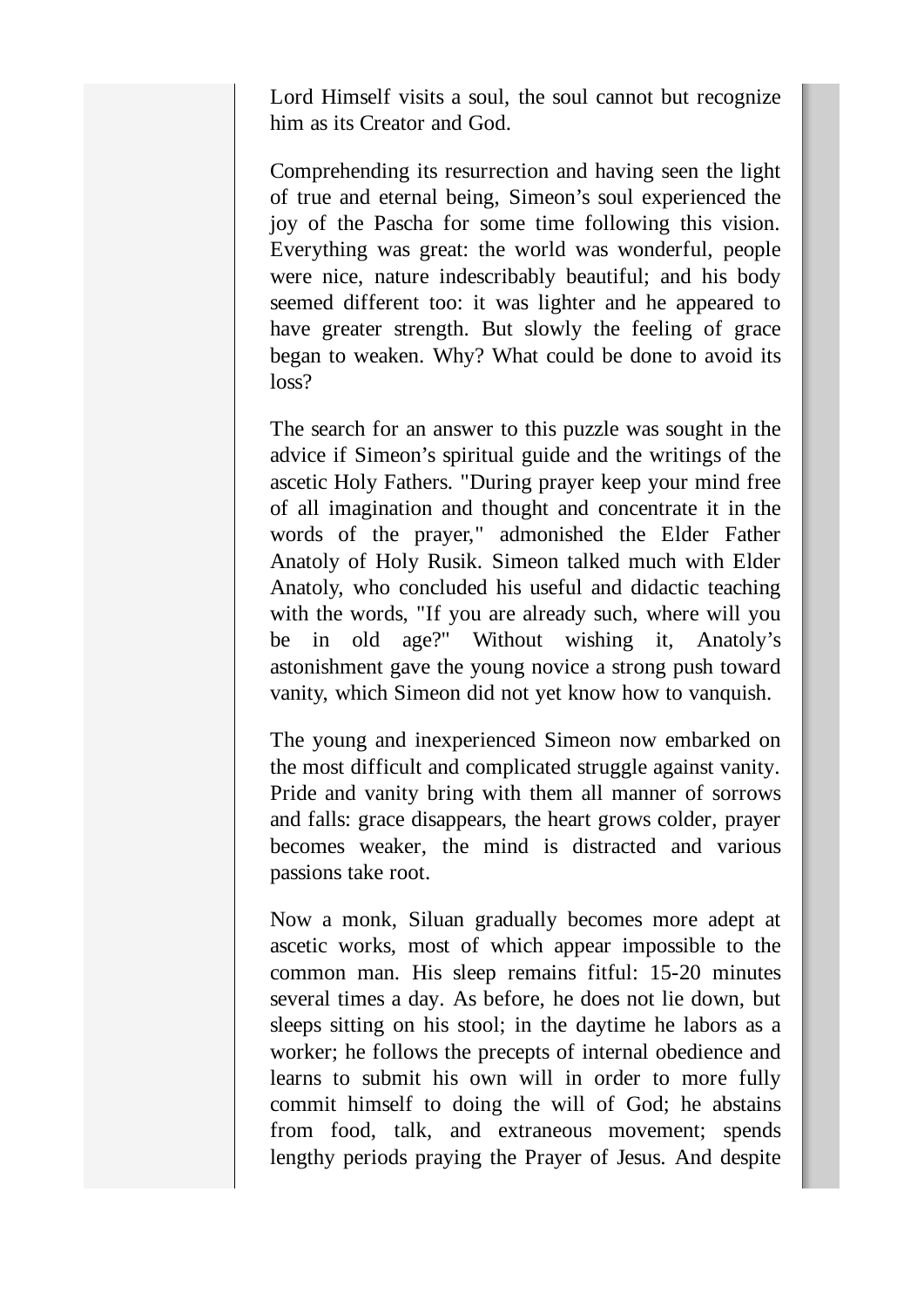all this spiritual exertion the feeling of grace often leaves him, and at night he is surrounded by demons.

The constant change of condition from a feeling of some grace to a feeling of hopelesness in the face of demonic attack does not pass without bringing fruit. In this state of perpetual change, Siluan's soul becomes accustomed to constant internal battle, vigilance, and the diligent search for a solution.

Fifteen years passed since his vision of Christ. And one day, during a struggle with the demons, when, despite his efforts, it proved impossible to achieve a clear state of mind for prayer, Siluan rose from his stool to prostrate himself, but saw before him an enormous demon, obscuring the icon and expecting to take Siluan's bow for himself. The entire cell was full of demons. Father Siluan sat down again on his stool, and, head hung low, with heavy heart prayed, "Lord, you see that I wish to pray to you with a clear mind, but the demons won't let me. Teach me what I must do so that they cannot distract me." And the answer came from within his soul, "The proud always suffer like this from demons." "Lord," said Siluan, "teach me what I must do to humble my soul." Once again the answer came from his heart: "**Keep your mind in hell and don't lose hope**."

From this moment he saw not in an abstract or intellectual manner, but with his entire being that the root of all sin, the seed of death is pride; that God is Meekness, and the person seeking to win God must win meekness. He understood that the indescribable sweetness of Christ's meekness that he had been given to experience during the Vision, was an inseparable aspect of God's love, God's being. From this moment he truly understood, that his entire spiritual labor must be directed toward attaining meekness. Thus with his own being, he was able to comprehend this great mystery of Being.

In this manner, his soul was exposed to the mystery of the struggle of Serafim of Sarov, who, following his vision of Christ in church during the Liturgy, also experienced a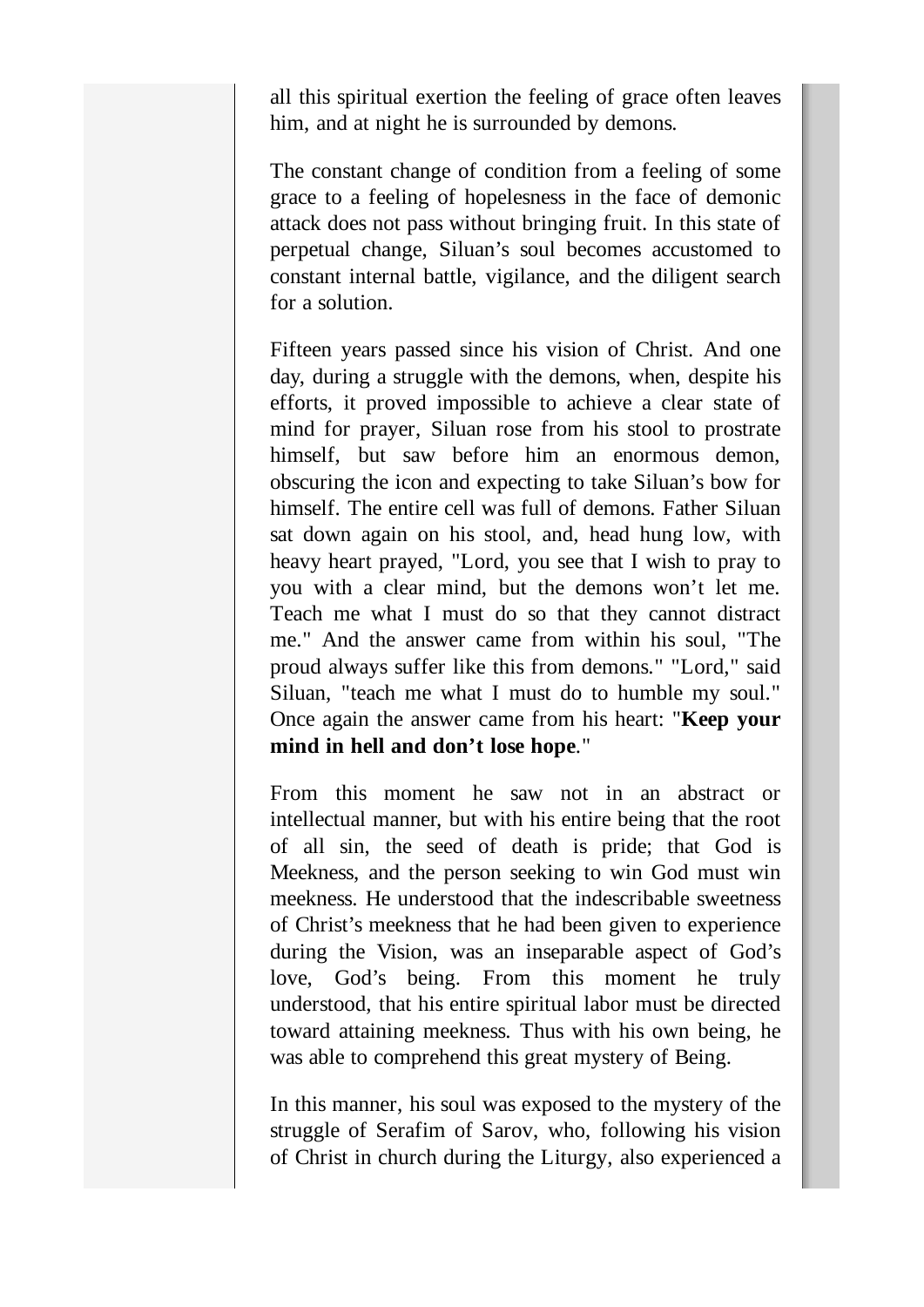feeling of having lost grace and contact with God; who stood for a thousand days and nights in a desert on a rock, calling, "God, have mercy upon me, a sinner."

He finally saw the true meaning and force of Saint Pimen the Great's answer to his disciples, "Believe, my children! Where Satan is, there I will be." He understood that Saint Anthony the Great was sent by God to a shoemaker in Alexandria to learn the same lesson: from the shoemaker he learned to think, "All will be saved, only I will perish."

He understood from the experience of his life that the field of spiritual struggle with evil, cosmic evil, lies within a person's own heart. He saw with his soul that the tap root of sin is pride, that curse of mankind that tore people from God and thrust the world into endless sorrow and suffering; pride was that true seed of death that had enveloped mankind in the darkness of despair. From this moment, Siluan, now a spiritual giant, turned all his energies toward acquiring the meekness of Christ, which he was given to witness during his first Vision, but which he had not then been able to keep.

Now the monk Siluan stood firmly on the path of righteousness. From this day, his "favorite song," as he called it, became, "Soon I will die, and my cursed soul will descend into the closed black confines of hell, and there I alone will burn in a dark flame and cry for the Lord, 'Where are You, light of my soul? Why have You deserted me? I cannot live without you'." This prayer led to peace in Siluan's soul and to clarity in prayer, but even this flaming path was not a short one.

Grace does not desert him as before. He **feels** it in his heart, he feels the living presence of God, God's mercy fills him with wonder, he experiences the depth of the world of Christ; the Holy Spirit once again fills him with the power of love. And though he is no longer as foolish as before, and though he has emerged wiser from the long and arduous struggle, though he is now a great spiritual wrestler, yet still he suffered from the inconstancy and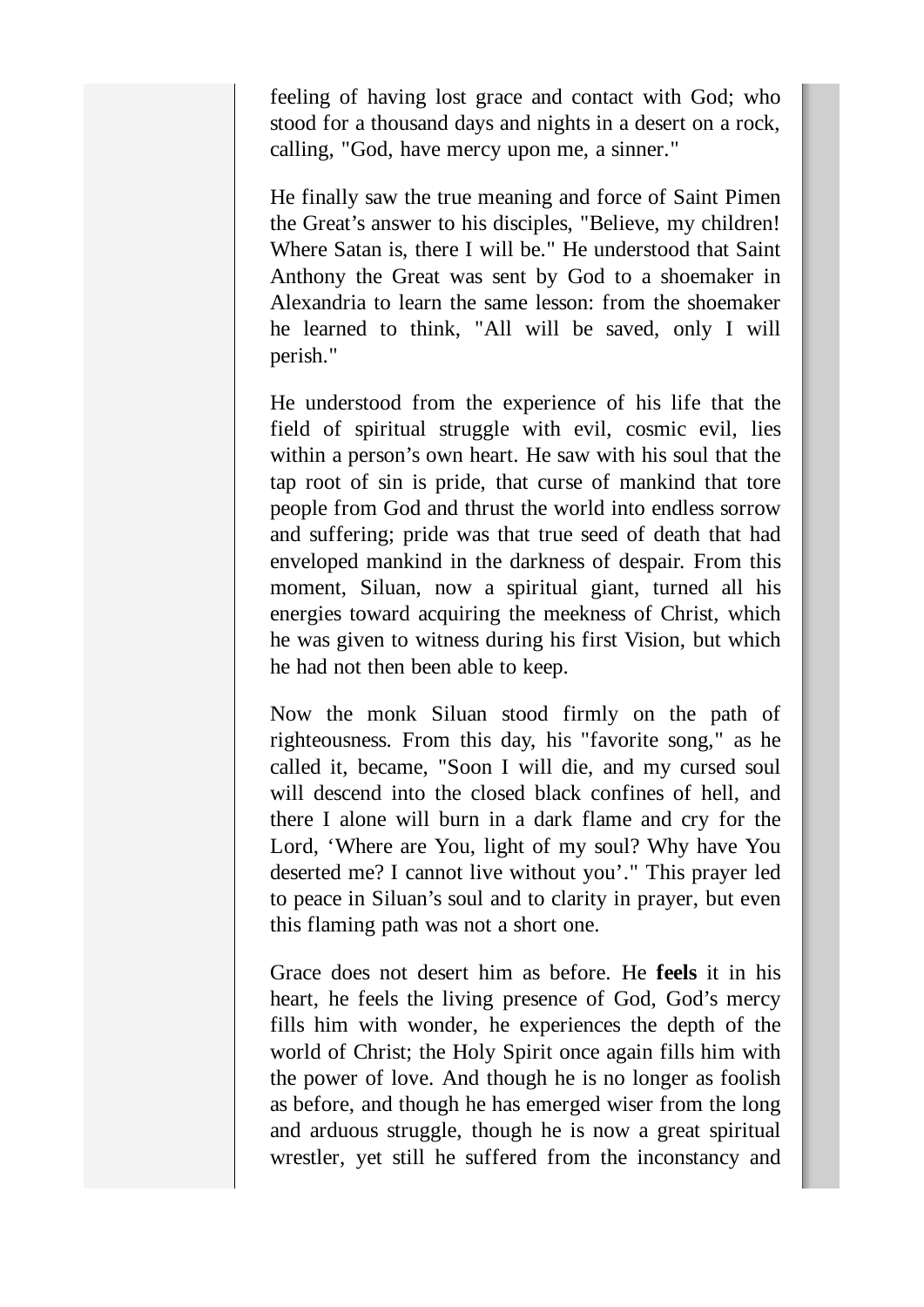mutability of human nature, and his heart cried with an inexpressable sorrow when he felt grace slipping from him. And this continued for fifteen more years, until one day he acquired through one sweeping exercise of the mind, invisible on the outside, the ability to vanquish that which had for so long defeated him.

By way of clear internal prayer, the ascetic learns the great mysteries of the soul. Entering his heart with his mind, first he finds his human heart, within which he sees, deeply hidden, the heart whose essence is not human at all. He finds this deeper heart, this spiritual, metaphysical heart, and discovers that the being of humanity is not something alien or external to him, but is organically connected to his own personal being.

"**Our brother is our life**," taught the Elder. Through Christ's love all people are accepted as an indivisible part of our own personal eternal being. The commandment to love your neighbor as you would yourself, he begins to understand as something other than a mere ethical norm; in the word "as" he sees not an indication of the level, or measure, of love, but a sign of the ontological commonality of being.

*"The Father does not judge, but has given judgment to the Son... because He is the Son of man"* (John 5:22-27). This Son of man, the Great Judge of the world, on Judgement Day will proclaim that "the one among the smallest of these" is Himself; in other words that the being of each individual is held in common with Him, and is included in His own personal being. All of humanity, "all of Adam," he has taken into himself and has suffered for all of Adam.

After the experience of the torments of hell, after God's admonition to "Keep his mind in hell," it became a habit of Elder Siluan to pray for the dead suffering in hell. But he prayed also for the living and for future generations. His prayer, which was not bound by temporal limits, erased any trace of the transient features of human life, and of enemies. He was given in the sorrow of the world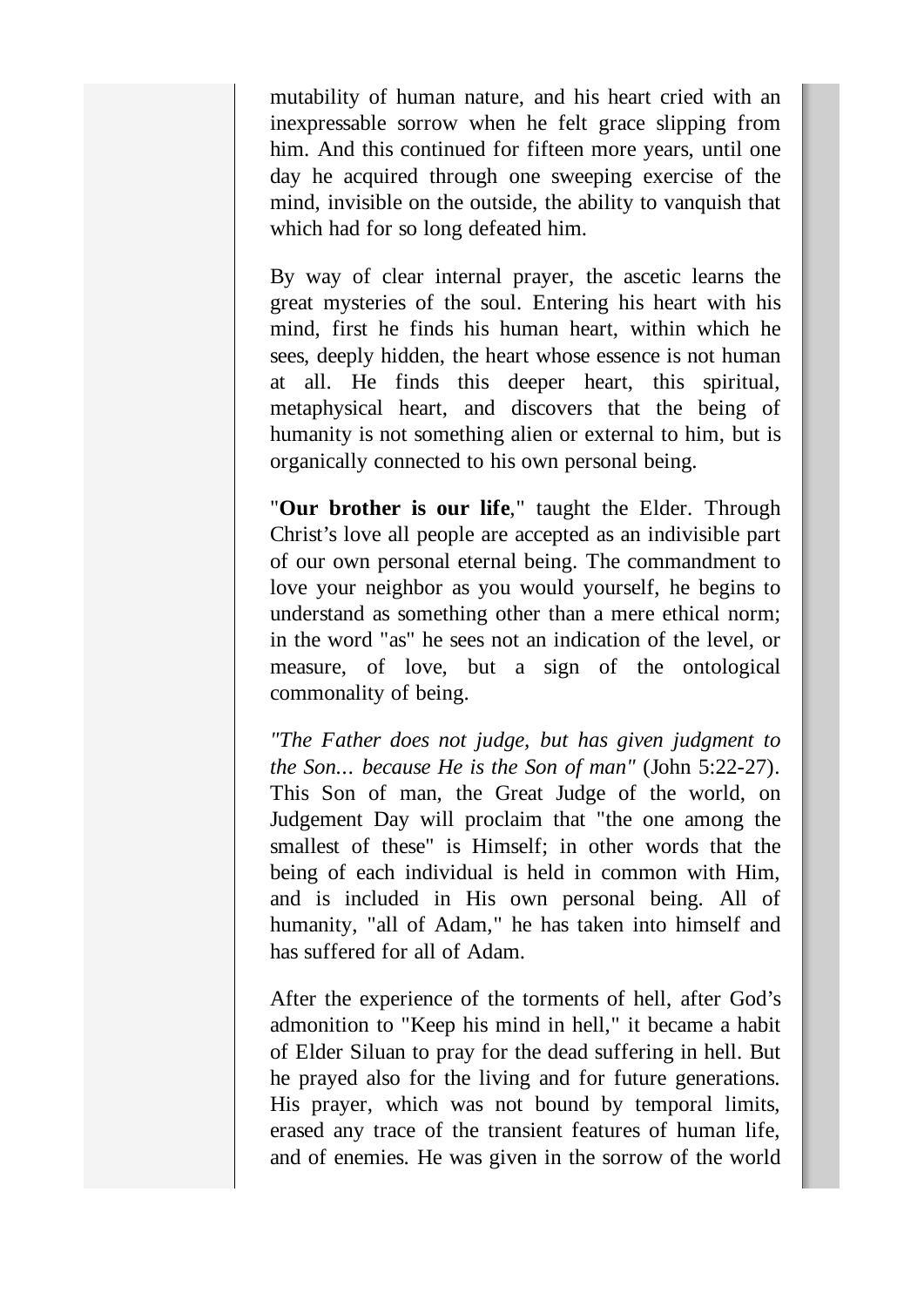to distinguish between those who experienced God and those who did not. It became unbearable for him to consider that people could languish in the depths of darkness.

Once a hermit-monk said to him that "God would punish all atheists. They will burn in an eternal flame." It appeared to give this monk satisfaction that they would be punished by eternal fire. But Elder Siluan, with some worry, asked, "Tell me please, if you are placed in Heaven, and from there you see how others burn in hellish flames, would you remain detached?" "What can you do — it's their own fault," countered the monk. The Elder, filled with sorrow, answered, "Love cannot accept that... Everyone must be prayed for."

And indeed, he prayed for everyone; to pray only for himself became a foreign concept. All people are disposed to sin, and all are stripped of God's glory (Romans 3:22). For Siluan, having been exposed to the glory of God and having been denied it, the very thought of such denial was too heavy to bear. His soul languished in the consciousness that people live without knowing God and His love, and he prayed with great prayer that the Lord through his inscrutable love should allow them to know Him.

Till the end of his life, despite waning strength and sickness, Siluan continued to sleep for only brief spells. He had much time for individual prayer, and he remained in prayer constantly, changing its form to fit circumstances. He prayed especially strongly at night, before the matins. That was when he prayed for the living and the dead, for friends and enemies, for the entire world.

- **First page**
- **The Life of Elder Siluan**
- **Teachings and admonitions of Elder Siluan On the condition of man**
	- **The Will of God**
	- **A Word On Prayer**
	- **On Humility**
	- **On the World of the Soul**